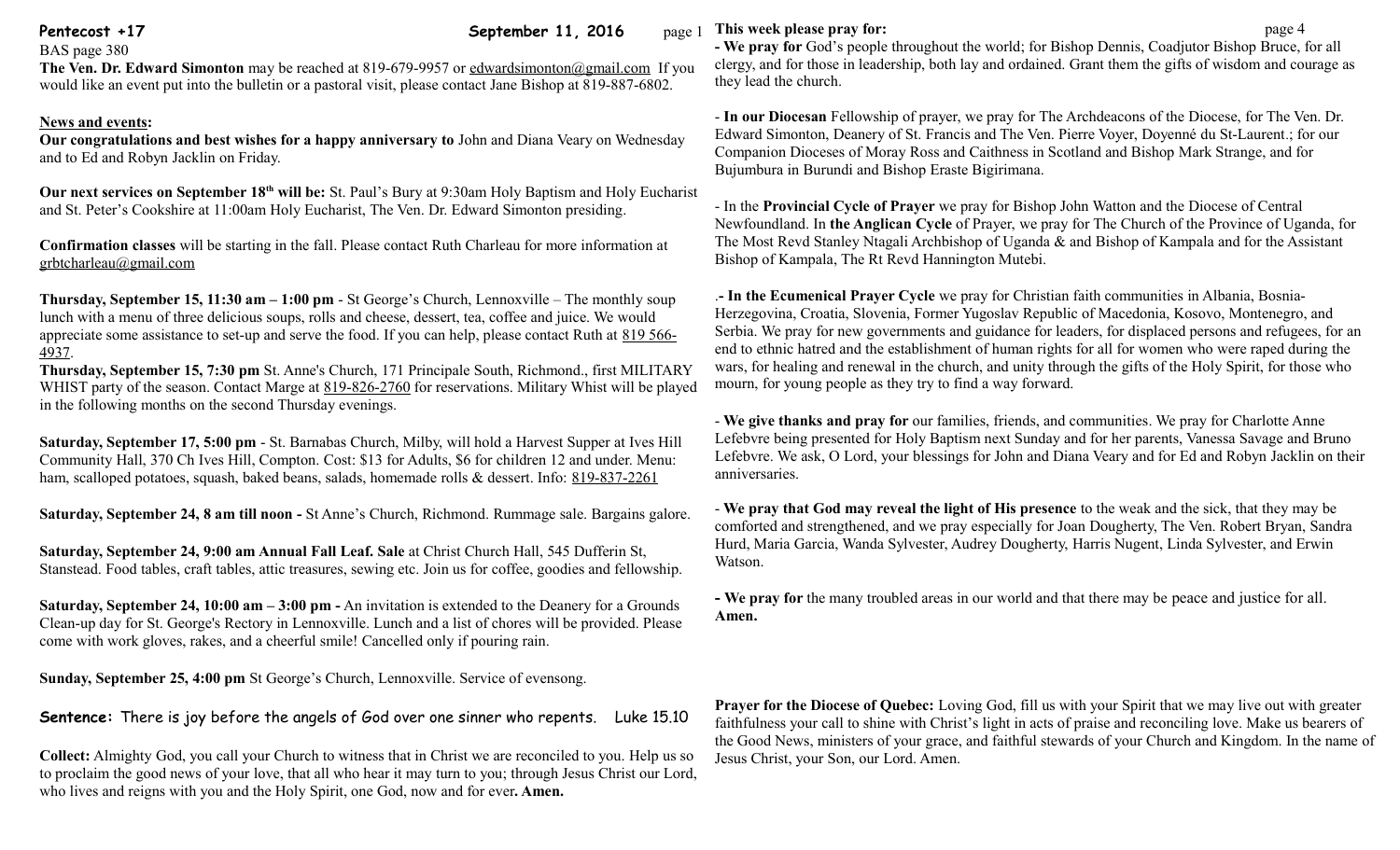**A Reading from the Book of Jeremiah...** <sup>18</sup>My joy is gone, grief is upon me, my heart is sick. <sup>19</sup>Hark, the cry of my poor people from far and wide in the land: "Is the Lord not in Zion? Is her King not in her?" ("Why have they provoked me to anger with their images, with their foreign idols?")<sup>20</sup>"The harvest is past, the summer is ended, and we are not saved."<sup>21</sup>For the hurt of my poor people I am hurt, I mourn, and dismay has taken hold of me.<sup>22</sup>Is there no balm in Gilead? Is there no physician there? Why then has the health of my poor people not been restored? 9 O that my head were a spring of water, and my eyes a fountain of tears, so that I might weep day and night for the slain of my poor people! *Jeremiah 8:18-9:1* 

## **Psalm 79:1-9 (**BAS page 811 )

**A Reading from the First Letter of Paul to Timothy…**First of all, then, I urge that supplications, prayers, intercessions, and thanksgivings be made for everyone,<sup>2</sup> for kings and all who are in high positions, so that we may lead a quiet and peaceable life in all godliness and dignity.<sup>3</sup>This is right and is acceptable in the sight of God our Savior,<sup>4</sup>who desires everyone to be saved and to come to the knowledge of the truth.<sup>5</sup>For there is one God; there is also one mediator between God and humankind, Christ Jesus, himself human, who gave himself a ransom for all—this was attested at the right time.<sup>7</sup>For this I was appointed a herald and an apostle (I am telling the truth, I am not lying), a teacher of the Gentiles in faith and truth. *1 Timothy 2:1-7*

**The Holy Gospel of our Lord Jesus Christ according to Luke…**Then Jesus said to the disciples, "There was a rich man who had a manager, and charges were brought to him that this man was squandering his property.<sup>2</sup>So he summoned him and said to him, 'What is this that I hear about you? Give me an accounting of your management, because you cannot be my manager any longer.'<sup>3</sup>Then the manager said to himself, 'What will I do, now that my master is taking the position away from me? I am not strong enough to dig, and I am ashamed to beg.<sup>4</sup>I have decided what to do so that, when I am dismissed as manager, people may welcome me into their homes.'<sup>5</sup>So, summoning his master's debtors one by one, he asked the first, 'How much do you owe my master?'<sup>6</sup>He answered, 'A hundred jugs of olive oil.' He said to him, 'Take your bill, sit down quickly, and make it fifty.'<sup>7</sup>Then he asked another, 'And how much do you owe?' He replied, 'A hundred containers of wheat.' He said to him, 'Take your bill and make it eighty.'<sup>8</sup>And his master commended the dishonest manager because he had acted shrewdly; for the children of this age are more shrewd in dealing with their own generation than are the children of light.<sup>9</sup>And I tell you, make friends for yourselves by means of dishonest wealth so that when it is gone, they may welcome you into the eternal homes.<sup>10"</sup>Whoever is faithful in a very little is faithful also in much; and whoever is dishonest in a very little is dishonest also in much.<sup>11</sup>If then you have not been faithful with the dishonest wealth, who will entrust to you the true riches?<sup>12</sup>And if you have not been faithful with what belongs to another, who will give you what is your own?<sup>13</sup>No slave can serve two masters; for a slave will either hate the one and love the other, or be devoted to the one and despise the other. You cannot serve God and wealth." *Luke 16:1-13*

**Reflection:** Jesus reminds us over and over what our priorities must be. We have been saved by the blood of Christ. His saving grace is a gift outright. Baptism makes us Christians, but only if we live in his love. If we don't, we're really not Christians; we're just baptized pagans… masquerading as Christians. To be a Christian means to follow Christ. We must take up our cross and follow him, knowing that at the very least our faith will cost us time, treasure and convenience… knowing too that down the centuries it has cost countless Christians a steady stream of blood, sweat and tears.

To serve one Master, to carry the cross, means to put down the iPad, the five-iron and the remote. We need not throw them away. But we must understand that all the things the world values are potential distractions and we must treat them accordingly. We must know our priorities… loving God and neighbour… rejoicing always in the Lord… building his kingdom… serving the least among us… witnessing Christ's love in the world. We must develop habits of virtue, reflexes of holiness. We must leave no room for sin, filling our souls from the bottomless fount of God's grace. We must seal up the avenues of temptation and open our hearts to the countless opportunities for goodness. We must give and forgive: humbly serving one Master... Almighty God, in three divine persons: Father, Son and Holy Spirit.

In Christ, we know we always have instant, expert help only a prayer away. The Father who made us, the Son who saved us, the Holy Spirit who inhabits our every cell… God is with us always. His love is never rationed. He does not want us to fail. He wants us safely home with him. His advice is simple, direct and effective: In euphoric success, serve the Lord. In confusion, serve the Lord. In disappointment, serve the Lord. In failure after failure, serve the Lord. In despair, serve the Lord. That is the glory of serving our one Master. In God there is no confusion, no disappointment, no failure, no despair. There is only his love and all the gifts of his love… faith, hope, courage, wisdom, serenity.

Our Master knows our limitations. He knows our potential. He gives us no quotas for prayer or good works. Our Master loves us unconditionally, in our sins and in our foolishness. We are the Master's masterpiece, the product of his love. He delights in us, asking only that our lives witness his love, praising the Father, following the Son, answering the Holy Spirit. Praising God is practical advice aimed at aligning our lives with our Master's purpose, steering us towards earthly serenity and eternal happiness. Paul tells us: *"We know that all things work together for good to them that love God, to them who are called according to his purpose."* That's the kind of Master we have… never petty, ever patient, always loving.

**Chuckles: A terrific explosion occurs in a gunpowder factory**, and once all the mess has been cleared up, an inquiry begins. One of the few survivors is called in to make a statement. "Okay Simpson," says the investigator, "you were near the scene, what happened?"

"Well, it's like this… Old Charley Higgins was in the mixing room, and I saw him take a cigarette out of his pocket and light up."

"He was smoking in the mixing room?" the investigator said in stunned horror, "How long had he been with the company?"

"About 20 years, sir"

"20 years in the company and then he strikes a match in the mixing room! I'd have thought it would have been the last thing he'd have done."

"That it was, sir."

**A couple of New Jersey hunters are out in the woods** when one of them falls to the ground. He doesn't seem to be breathing and his eyes are rolled back in his head.

The other guy whips out his cell phone and calls the emergency services. He gasps to the operator: 'My friend is dead! What can I do?'

The operator, in a calm soothing voice says: 'Just take it easy. I can help. First, let's make sure he's dead.' There is a silence and then a gunshot is heard. The guy's voice comes back on the line. He says: 'OK, now what?'